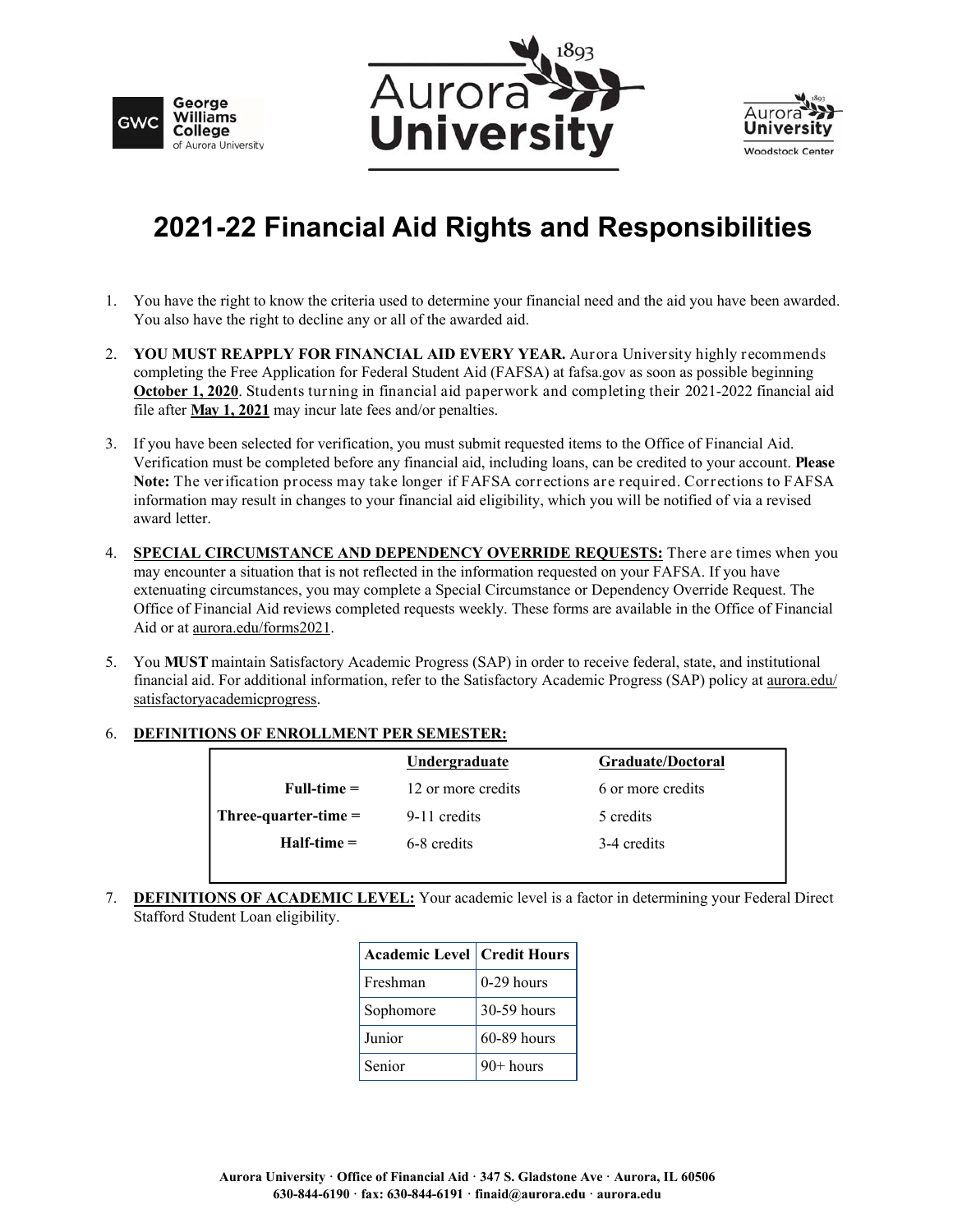8. Your financial aid cost of attendance is based off of tuition and fees as well as estimates for room and board, books and supplies, transportation, and personal and miscellaneous expenses. For full-time (12-18 hours) traditional undergraduate students, the cost of attendance is displayed below. A similar formula is used with adjusted numbers that reflect costs for different student scenarios (ex: part-time, graduate, online, George Williams College, etc.). Specific charges can be found at aurora.edu/tuition.

|                       | <b>On Campus</b> | <b>Off Campus</b> |
|-----------------------|------------------|-------------------|
| <b>Tuition/Fees</b>   | \$26,760         | \$26,760          |
| <b>Books/Supplies</b> | \$1,200          | \$1,200           |
| Room                  | \$6,718          | \$2,484           |
| <b>Board</b>          | \$3,980          | \$1,476           |
| <b>Transportation</b> | \$1,386          | \$1,602           |
| Living                | \$1,638          | \$1,638           |
| <b>Total</b>          | \$41,682         | \$35,160          |

- 9. No federal or state aid will be awarded to a student who owes a refund or repayment on a Federal Pell Grant or Federal Supplemental Educational Opportunity Grant (SEOG) or who is in **DEFAULT** on a Federal Direct Stafford Student Loan, a Federal Direct PLUS Loan, or a Federal Perkins Loan.
- 10. You must comply with all federal regulations regarding Selective Service registration and use of funds.
- 11. All financial aid received in excess of your need and/or cost of attendance MUST BE RETURNED/REPAID. The total of any financial aid programs designated as applicable toward tuition only cannot exceed the direct cost of tuition.
- 12. If a student or other individual misreports information or alters documents to fraudulently obtain federal funds, it will result in the cancellation of aid and referral to the U.S. Department of Education's Office of Inspector General.
- 13. The Student Accounts Office will apply federal and state financial aid to allowable charges such as tuition, fees, room, and board as well as authorized miscellaneous charges per the Financial Responsibility Agreement form. Excess funds, if applicable, will be refunded to the student and/or parent within 14 calendar days from when the credit balance becomes available. **If you receive a refund of credit and then have a reduction in financial aid, incur additional charges, or withdraw from all courses, you are responsible for paying the outstanding balance**. If you prefer to have any credit balance held on your student account during the academic year, you can arrange this with the Student Accounts Office.
- 14. Your enrollment in a program of study abroad approved for credit by AU may be considered enrollment at AU for the purpose of applying for assistance under the FSA programs. You must complete the Study Abroad Consortium Agreement Application and Contract.
- 15. You are responsible for reporting any of the following to the Office of Financial Aid:

| Change in enrollment          | Receipt of tuition benefits/      |
|-------------------------------|-----------------------------------|
| Change in living arrangements | reimbursement from outside source |
| Change in academic level      | Receipt of an outside scholarship |